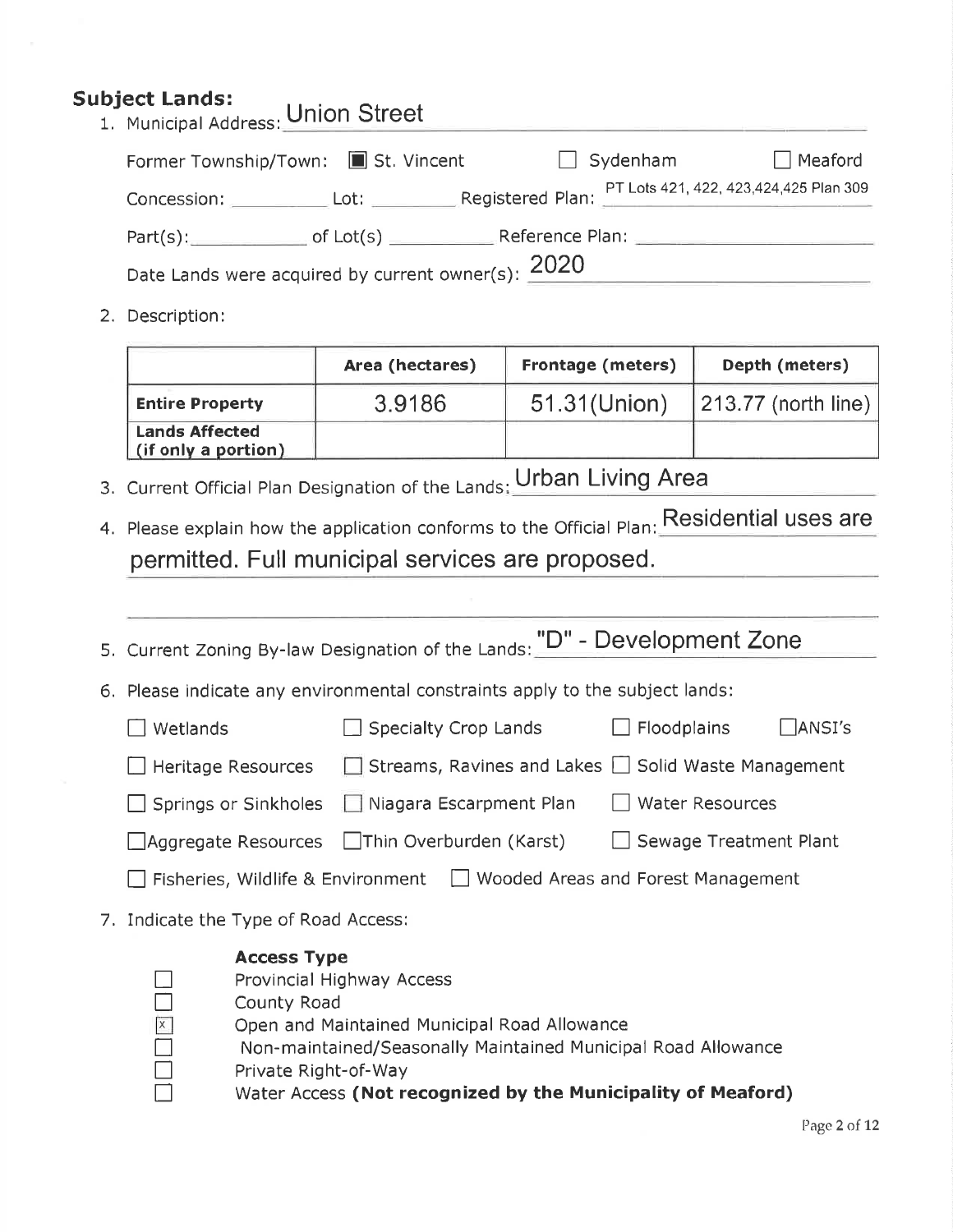- 8. If access to the subject land is by water only, what are the parking and docking facilities at the site and what is the approximate distance of these facilities from the subject land to the nearest public road? (Not recognized by the Municipality of Meaford).
- 9. Indicate the applicable servicing at the subject property:

| <b>Types of Servicing</b>                                                                                                                                                                                                                                              | <b>Existing</b>   | <b>Proposed</b> |
|------------------------------------------------------------------------------------------------------------------------------------------------------------------------------------------------------------------------------------------------------------------------|-------------------|-----------------|
| <b>Water Servicing</b><br>(Municipal, Communal, Private Well)                                                                                                                                                                                                          |                   | Muni            |
| <b>Sewer Servicing</b>                                                                                                                                                                                                                                                 |                   | Muni            |
| (Municipal, Communal, Private System)<br><b>Storm Servicing</b>                                                                                                                                                                                                        |                   | storm/swale     |
| (Storm Sewer, Ditches, Swales)                                                                                                                                                                                                                                         |                   |                 |
| Does this application permit development on privately owned and operated individual or<br>communal septic systems, and if so, would more than 4500 litres of effluent a day be<br>produced as a result of the development being completed?<br>$\blacksquare$ No<br>Yes | $\Box$ N/A        |                 |
| If yes, you <b>MUST</b> provide a Servicing Options Report and a Hydrogeological Report.                                                                                                                                                                               |                   |                 |
| 10. Existing use of the lands and how long the use has continued (Agricultural, Residential,                                                                                                                                                                           |                   |                 |
| Commercial, Industrial, Vacant, Other): Former orchard, now cleared                                                                                                                                                                                                    |                   |                 |
| 11. Present use of abutting properties:                                                                                                                                                                                                                                |                   |                 |
| North Vacant residential                                                                                                                                                                                                                                               | South Residential |                 |
| East Residential                                                                                                                                                                                                                                                       | West Residential  |                 |
| 12. Does the Owner have any interest in the abutting lands? If yes, describe the interest.<br>Yes                                                                                                                                                                      | $\blacksquare$ No |                 |
| 13. Is there an approved Site Plan and/or a Site Plan Control Agreement in effect on any<br>portion of this subject lands?<br>Yes                                                                                                                                      | $\blacksquare$ No |                 |
| If yes, has an amendment to the Site Plan and/or agreement been applied for?<br>Yes                                                                                                                                                                                    | $\blacksquare$ No |                 |
| 14. Are there any easements, right-of-ways, restrictions, covenants, or other agreements<br>applicable to the subject lands? (If yes, describe what they are, indicate on a drawing if                                                                                 |                   |                 |
| applicable and include a Site Plan and/or Agreement if applicable):                                                                                                                                                                                                    |                   |                 |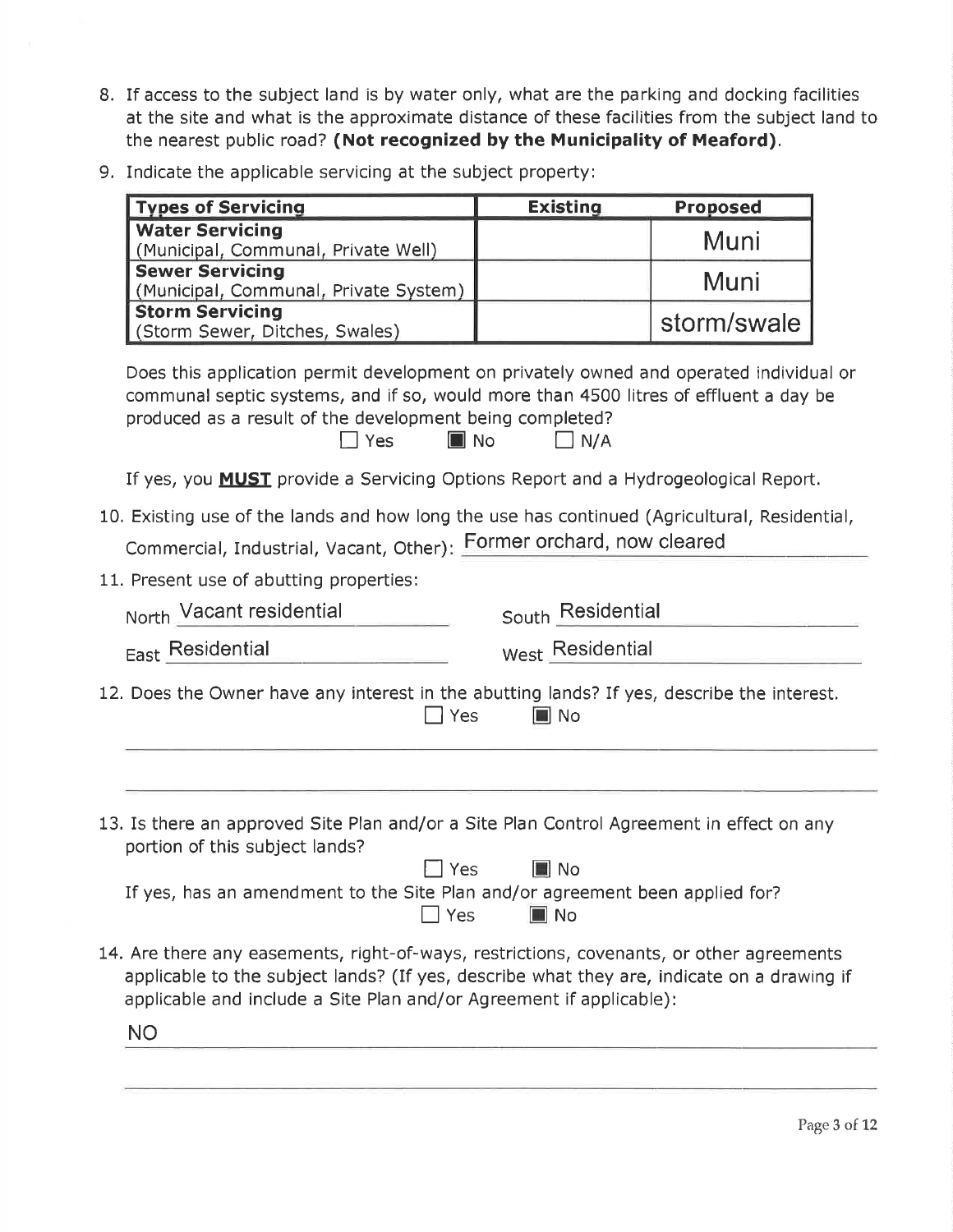|                                                                                                   | 15. Has the owner or applicant made an application for any of the following, either on or<br>within 120 meters of the subject lands?                 |  |  |
|---------------------------------------------------------------------------------------------------|------------------------------------------------------------------------------------------------------------------------------------------------------|--|--|
|                                                                                                   | <b>No. 3</b> Plan of Subdivision<br>$\Box$ Zoning By-law Amendment<br>Official Plan<br>Development Control Permit (NEC)<br>Minor Variance<br>Consent |  |  |
|                                                                                                   | Site Plan Control<br>If yes, please describe briefly (i.e. Date of application, file number, nature of application,                                  |  |  |
|                                                                                                   | effect on this application, etc.):                                                                                                                   |  |  |
|                                                                                                   | Application made to Grey County for Draft Plan of Subdivision concurrent with this zoning by-law amendment application.                              |  |  |
|                                                                                                   |                                                                                                                                                      |  |  |
|                                                                                                   | 16. Related Farm Operations<br>a. What type of farming has been conducted on the subject property?                                                   |  |  |
|                                                                                                   | $\Box$ Poultry $\Box$ Sheep<br>$\Box$ Cash Crop<br>$\Box$ Swine<br>$\Box$ Beef $\Box$ Dairy                                                          |  |  |
|                                                                                                   | Dther: 2008 - 2008 - 2008 - 2008 - 2008 - 2008 - 2018 - 2018 - 2018 - 2018 - 2018 - 2018 - 2018 - 2018 - 2018                                        |  |  |
| Describe in detail the size, age and feed type used for the type of farming that is<br>conducted: |                                                                                                                                                      |  |  |
|                                                                                                   |                                                                                                                                                      |  |  |
|                                                                                                   |                                                                                                                                                      |  |  |
|                                                                                                   | c. Are you actively farming the land (or do you have the land farmed under your                                                                      |  |  |
|                                                                                                   | supervision)?                                                                                                                                        |  |  |
|                                                                                                   | $\Box$ Yes - For how long? $\Box$ No - When and Why did you stop? $\Box$                                                                             |  |  |
|                                                                                                   | d. Area of total farm holding: Number of tillable acres: _______________________<br>e. Do you own any other farm properties?<br>Yes<br><b>No</b>     |  |  |
|                                                                                                   | If yes, Lot: _____ Concession: _______ Former Township: ____________ Acres: ______                                                                   |  |  |
|                                                                                                   | f. Do you rent any other land for farming purposes? $\Box$ Yes $\Box$ No                                                                             |  |  |
|                                                                                                   | If yes, Lot: _____ Concession: ______ Former Township: ______________ Acres: ______                                                                  |  |  |
|                                                                                                   | $\Box$ Yes<br>$\Box$ No<br>g. Is there a barn on the subject property?                                                                               |  |  |
|                                                                                                   | If yes, which part of the property does the barn fall on?                                                                                            |  |  |
|                                                                                                   | □ Proposed Severed □ Proposed Retained                                                                                                               |  |  |
|                                                                                                   |                                                                                                                                                      |  |  |
|                                                                                                   |                                                                                                                                                      |  |  |
|                                                                                                   |                                                                                                                                                      |  |  |

 $\mathcal{V}$ 

Page 4 of 12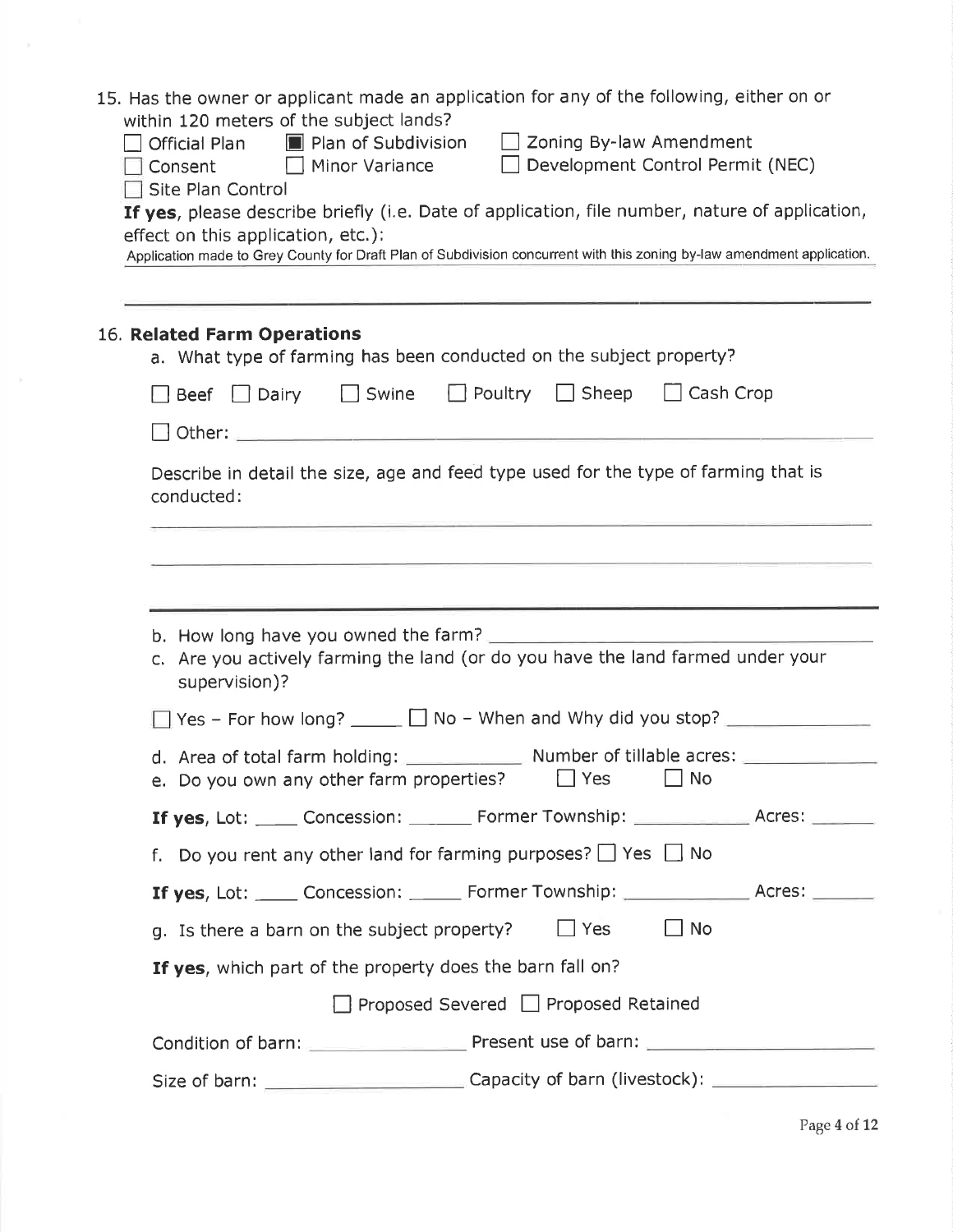h. Indicate and describe the manure storage facilities on the subject lands:

| No storage required (manure/material is stored for less than 14 days)                                                                                                                                                                                  |  |  |  |  |
|--------------------------------------------------------------------------------------------------------------------------------------------------------------------------------------------------------------------------------------------------------|--|--|--|--|
| i. Are there any barns on other properties within 1000 meters (3,280 ft) of the<br>proposed lot? J Yes I No                                                                                                                                            |  |  |  |  |
| If yes, these barns and distances to the subject property must be shown on<br>the sketch. And the following questions must be answered for each<br>property containing a barn regardless of current use. You may use<br>additional pages if necessary. |  |  |  |  |
| What type of farming has been conducted on this other property?                                                                                                                                                                                        |  |  |  |  |
| k. Number of tillable acres on this other property? ____________________________                                                                                                                                                                       |  |  |  |  |
| Size of barn on this other property? ________ Capacity of barn (livestock): ______                                                                                                                                                                     |  |  |  |  |
| I. Type of manure storage on this other property?                                                                                                                                                                                                      |  |  |  |  |
|                                                                                                                                                                                                                                                        |  |  |  |  |

- Additional information may be required for Minimum Distance Separation (MDS) calculations - please discuss with Planning Staff prior to submitting your application.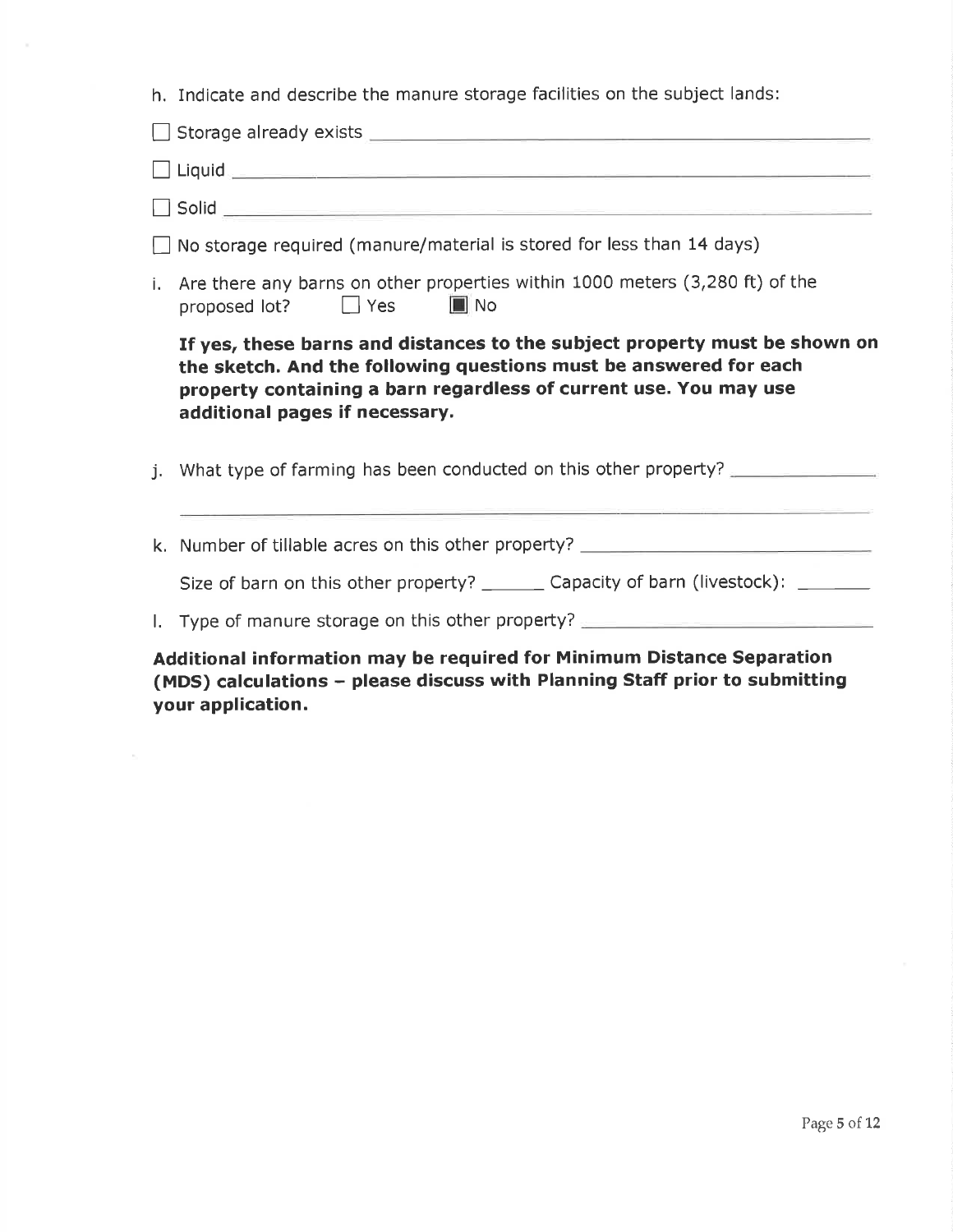## **Proposal Details:**

17. Describe the nature and extent of the relief applied for and the proposed use of the subject lands: Propose to amend the Zoning By-law to allow for residential zone provisions to

implement a Draft Plan of Subdivision for 67 single and semi-detached lots yielding BG dwelling units.

- 18. Describe the reason for the proposed amendment(s): To implement a Draft Plan of Subdivision
- 19, Describe the timing for the proposed development, including phasing: Construction start in 2022, possible 3 phases (to be determined)
- 20. Provide the following details for all the building, both existing and proposed (Use separate page if necessary).

| <b>Building Type:</b>                         | <b>Existing</b> | <b>Proposed</b> | <b>Existing Proposed</b> |
|-----------------------------------------------|-----------------|-----------------|--------------------------|
| <b>Date of Construction</b>                   |                 |                 |                          |
| <b>Ground Floor Area</b><br>(m <sup>2</sup> ) |                 |                 |                          |
| <b>Gross Floor Area</b><br>(m <sup>2</sup> )  |                 |                 |                          |
| <b>Number of Stories</b>                      |                 |                 |                          |
| Width (m)                                     |                 |                 |                          |
| Length (m)                                    |                 |                 |                          |
| Height (m)                                    |                 |                 |                          |
| <b>Use</b>                                    |                 |                 |                          |
| <b>Setback from front</b><br>lot line (m)     |                 |                 |                          |
| <b>Setback from rear</b><br>lot line (m)      |                 |                 |                          |
| <b>Setback from side</b><br>lot line (m)      |                 |                 |                          |

Page 6 of 12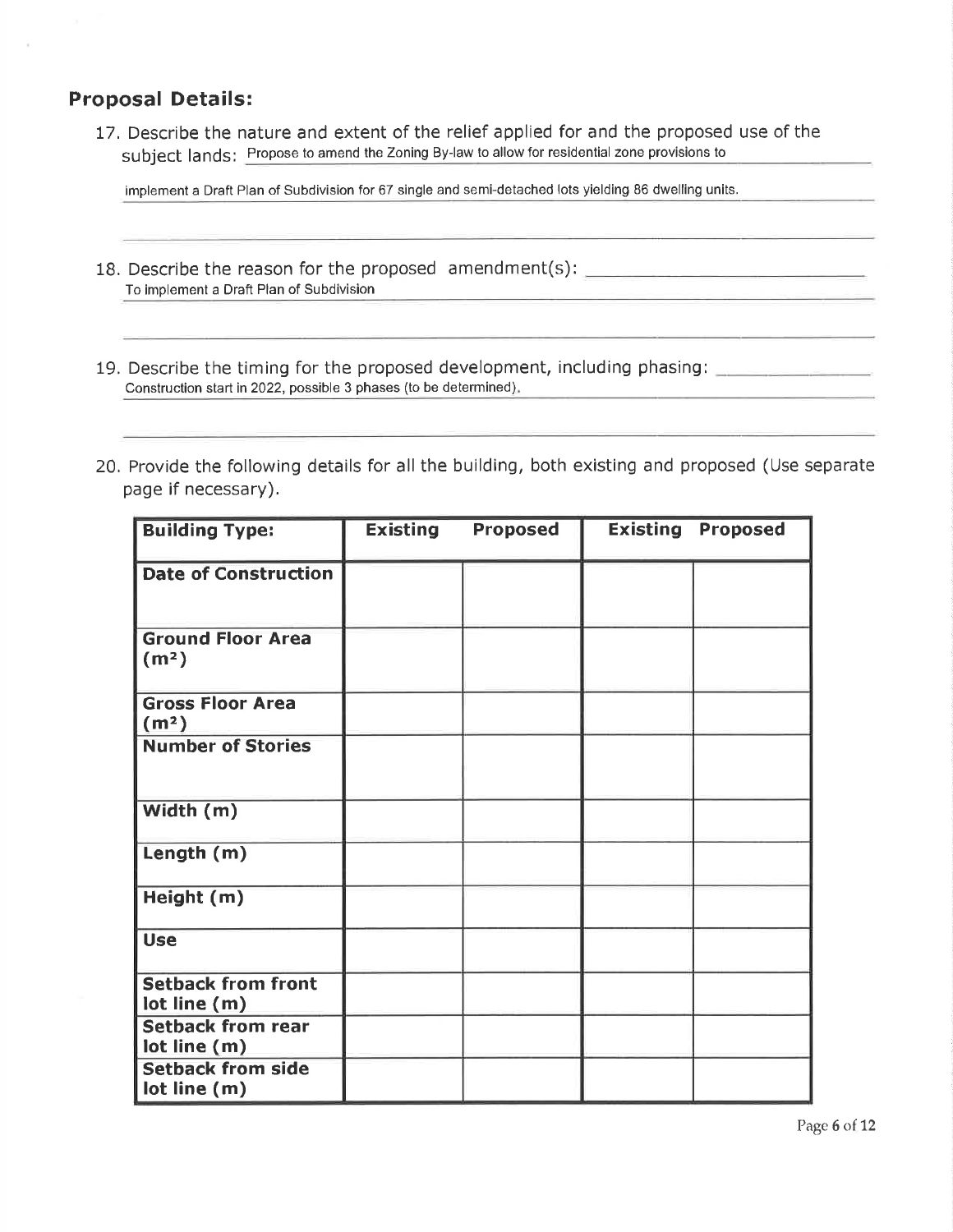| 21. Is the subject lands within an area where the municipality has pre-determined the<br>minimum and maximum density requirements or the minimum and maximum height<br>requirements?                                                                            |
|-----------------------------------------------------------------------------------------------------------------------------------------------------------------------------------------------------------------------------------------------------------------|
| $\blacksquare$ No<br>Yes Yes<br>If yes, please include a statement of these requirements: ______________________                                                                                                                                                |
| 22. Is this application to implement an alteration to the boundary of an area of settlement or<br>to implement a new area of settlement?<br>$\blacksquare$ No<br>$\Box$ Yes<br>If yes, please include a statement of these requirements: ______________________ |
| 23. Does this application propose to remove land from an area of employment?<br>l l Yes<br>III No<br>If yes, please include details of the official plan amendment that deals with this matter:                                                                 |
| 24. Is the subject land within an area where zoning with conditions may apply?<br>$\sqsupset$ Yes<br>$\blacksquare$ No<br>If yes, please explain how the application conforms to the official plan policies relating to                                         |
|                                                                                                                                                                                                                                                                 |
| 25. Names and addresses of all mortgages, holders or charges or other encumbrances with<br>respect to the subject lands:                                                                                                                                        |
| 26. Please list any supporting documents (e.g. Environmental Impact Study, Hydrological<br>Report, Traffic Study, Market Area Study, Aggregate License Report, Storm water<br>Management Report)                                                                |
| Archaeological, Engineering, Traffic, Planning - see Planning                                                                                                                                                                                                   |
| Justification Report for more detail.                                                                                                                                                                                                                           |
|                                                                                                                                                                                                                                                                 |

 $\mathbf{C}$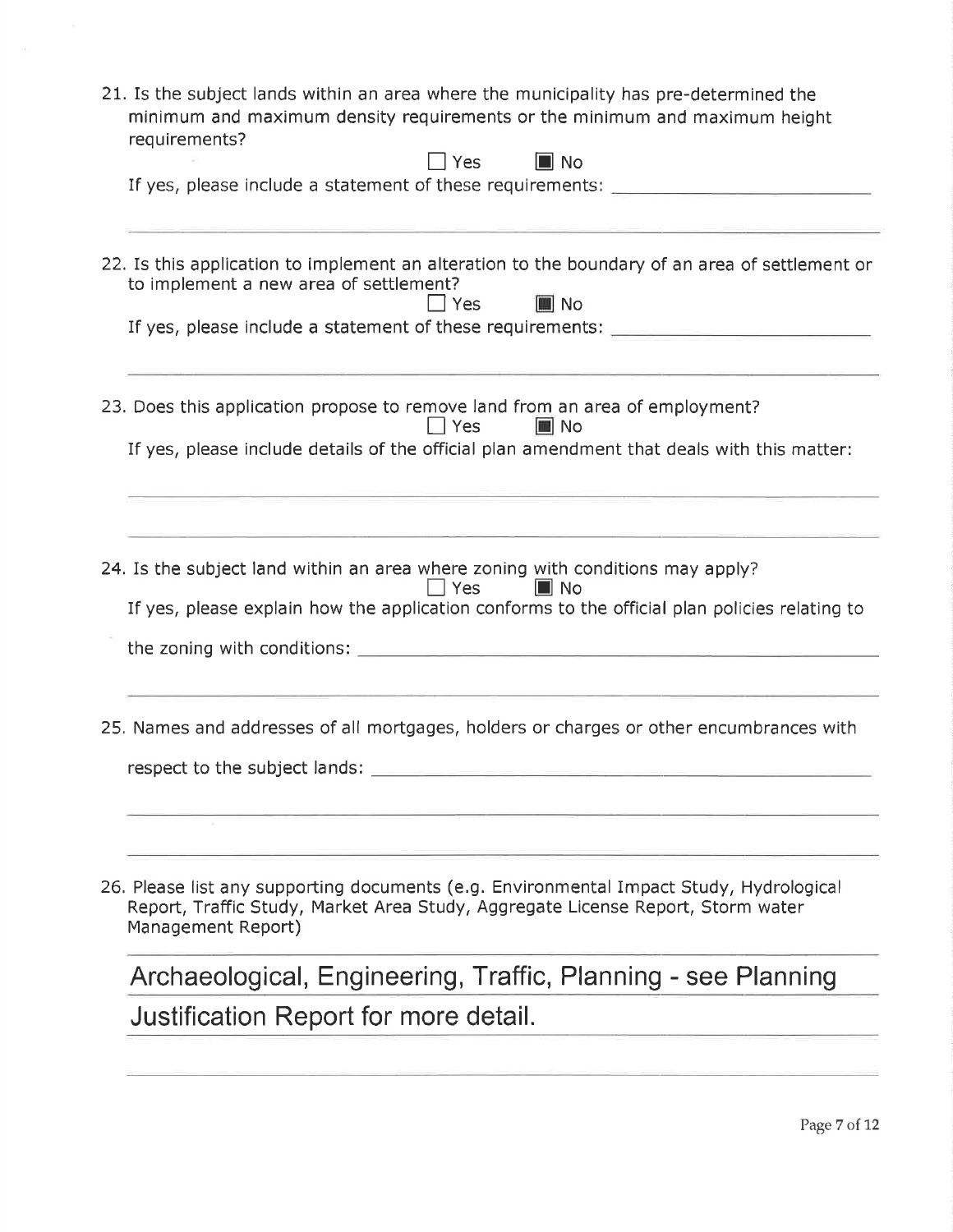- 27.Is this application consistent with the policy statements issued under subsection 3(1) of the Planning Act?  $\Box$  Yes  $\Box$  No
- 28. Is the subject land within an area of land designated under any provincial plan or plans?

I Yes III No

If yes, does the application conform to, or does not conflict with the applicable provincial plan or plans? :

#### 29. Site Plan Requirements

A detailed Site Plan (Drawing) drawn to scale, is required to be submitted together with any Zoning Amendment Application. The Site Plan must provide sufficient details of the intended development in order to assist in understanding the proposal, including the boundaries and dimensions of the subject land, the size, type and location of all existing and proposed buildings on the subject land, related facilities and all other property information listed below. The following detailed information should be included with the Site Plan.

- a. Lot Frontage
- b. Number, Dimensions and Surface Treatment of Parking Spaces and Aisles
- c. Number and Dimensions of Loading Spaces
- d, Location of all Ingress and Egress Points and Dimensions
- 
- f. Adjacent land uses, buildings and structures
- g, Public Roads, Allowances and Rights-of-Way, including width and proper name, indicating if it is unopened
- h. The approximate location of all natural and artificial features (ie buildings, railways, roads, watercourses, drainage ditches, banks of rivers or streams, wetlands, wooded
- areas, wells and septic tanks that,<br>
i. are located on the subject land and on land that is adjacent to it, and<br>
ii. in the applicants opinion, may affect the application<br>
i. All Environmental Constraint Areas<br>
j. All Buil
	-
- 
- setbacks
- k. Existing and proposed drainage or other storm management facilities l, Berming/Screening
- 
- m. Internal Driveways and Lanes including dimensions
- n. Landscaped/Grassed Areas including area
- o. North Arrow and Scale
- p. Location of wells and septic tanks
- q. If access is by the water only, indicate the location of the parking and docking facilities to be used. (This is not a supported access by the Municipality of Meaford)
- r. The location and nature of any easements affecting the subject lands

Provide any other Site Plan information considered relevant to the proposal.

Note: Where redevelopment is proposed, any existing building(s) to be removed should also be shown on the Site Plan.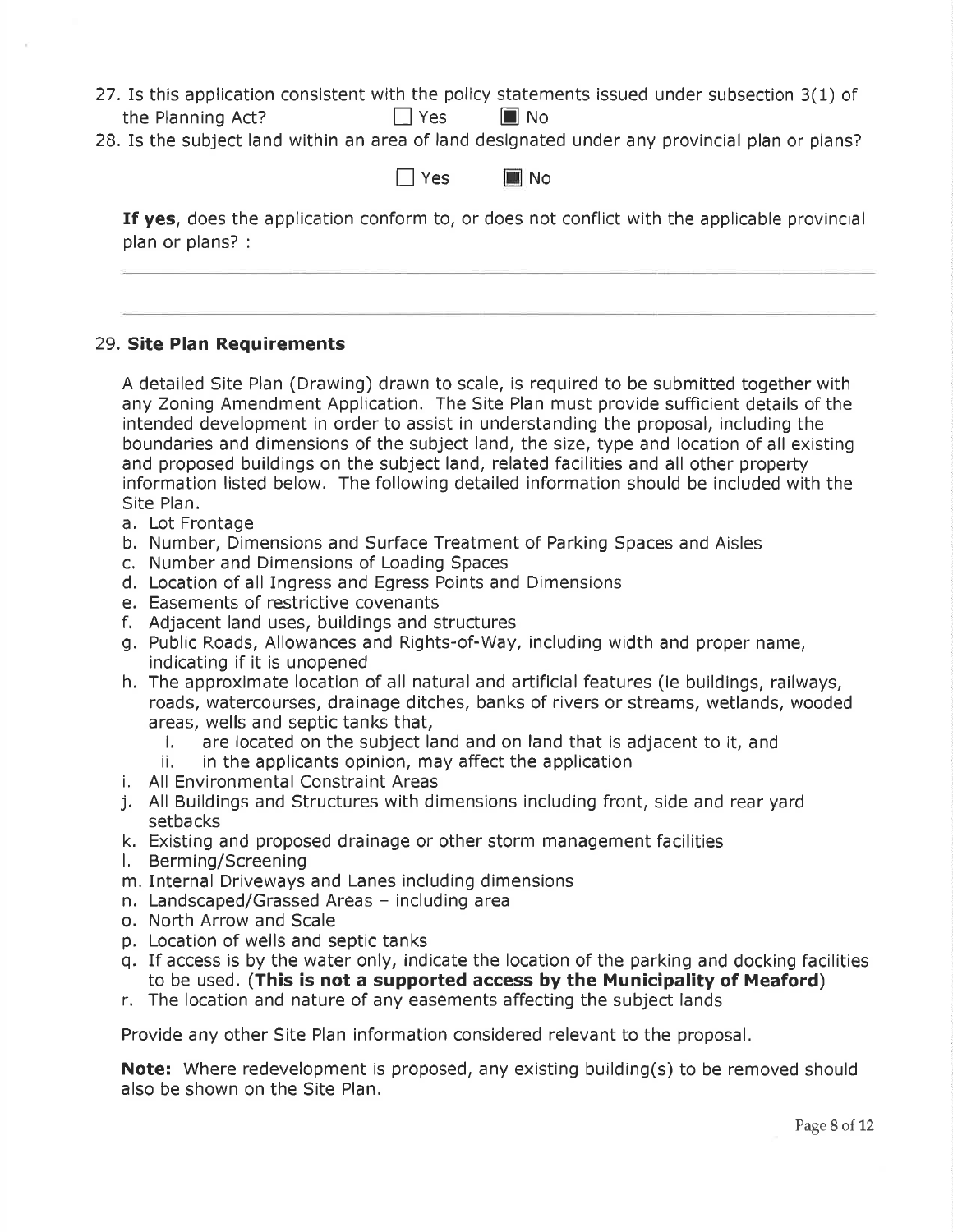# AFFIDAVIT - SOLEMN DECLARATION (Affidavits MUST be signed in the presence of a Commissioner of Oaths):

I/We 2774476 Ontario Inc. Att: Mr. Ryan Rebello and

Name of Owner(s) Name of Owner(s)

Of the City/Town/Municipality of Mississ Aught in the County/Region of PreC

Solemnly declare that all statements contained in this application and all the information provided is true, and l/we make this solemn declaration conscientiously believing it to be true and knowing that it is of the same force and effect as if made under oath and by virtue of the CANADA EVIDENCE ACT.

I have been advised that incomplete and/or inaccurate information will delay the procession of my application and may results in additional costs to me.

#### DECLARED before me at the

City/Town/Municipality of  $\sqrt{Ca/\mu}$  in the County/Region of  $\sqrt{4d/\sigma}$ This  $\int$  day of  $\int$   $U$   $\mu$   $(20 \text{ Z})$ fune 1st  $202$  $Signature of Owner(s)$   $\alpha$  Agent(s)  $\alpha$ Signature of Owner(s) or Agent(s) Date

Signature of Commissioner **Date** Date of Commissioner **Date** 

 $0021$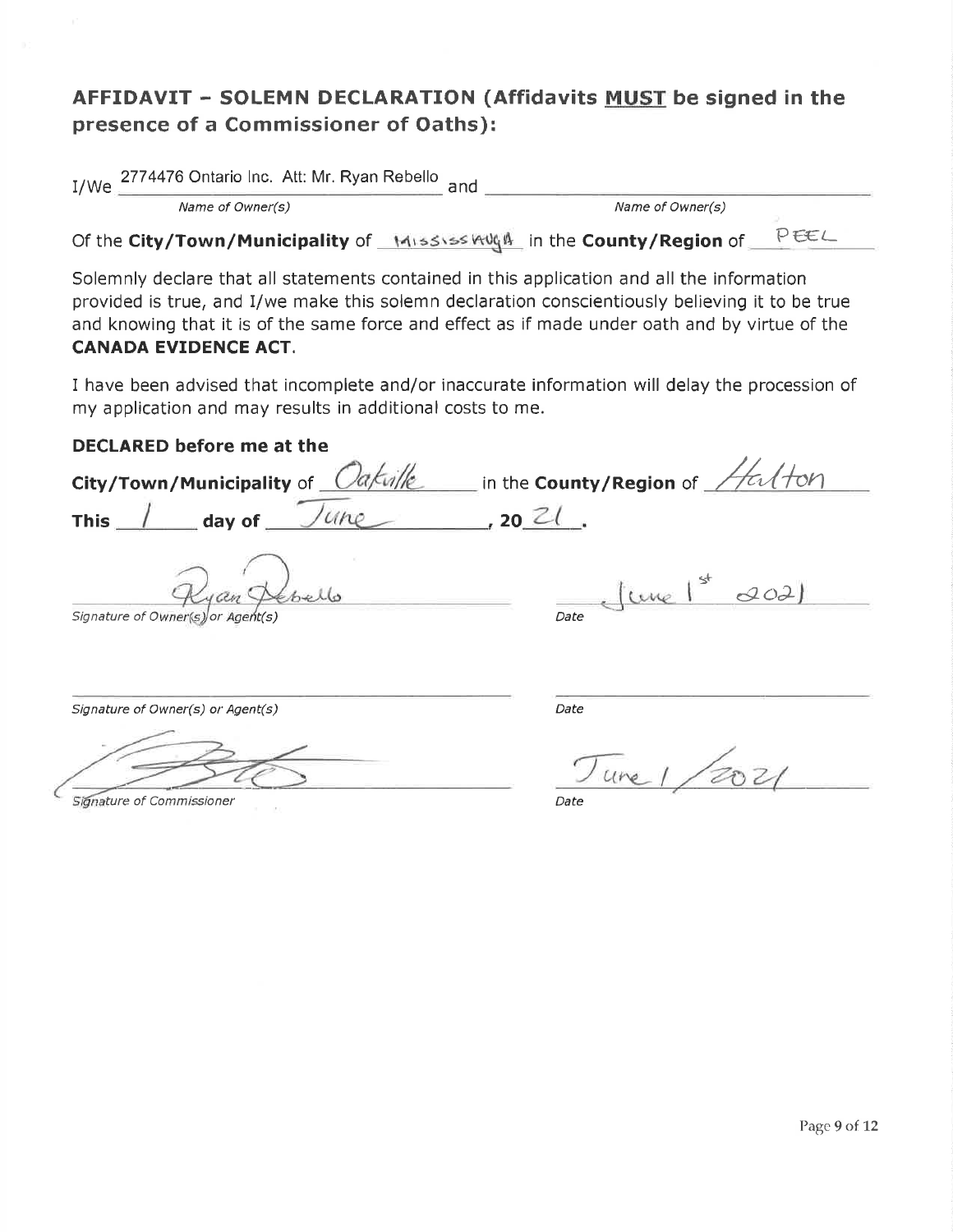# Applicant's Consent (Freedom of Information), Authorization For Access & Signage Agreement:

In accordance with the provision of the Planning Act, it is the policy of the Municipality to provide public access to all development applications and supporting documentation. In submitting this development application and supporting documentation,

| I/We | 2774476 Ontario Inc. Att: Mr. Ryan Rebello | and                                |     |  |
|------|--------------------------------------------|------------------------------------|-----|--|
|      | Name of Owner(s)                           | Name of Owner(s)                   |     |  |
|      | Of the City/Town/Municipality of $\equiv$  | MISSISSAUGAIn the County/Region of | O27 |  |

Hereby acknowledge the above-noted and provide my (our) consent, in accordance with the provisions of the Municipal Freedom of Information and Protection of Privacy Act, that the information on this application and any supporting documentation provided by myself, my agents, consultants and solicitors, as well as commenting letters of reports issued by the municipality and other review agencies will be part of the public record and will also be available to the general public. AND;

Hereby confirm that the required notice signs will be posted on the lands as instructed and further indemnify the Municipality from any damages resulting from the improper postings of this sign. AND;

Hereby permit Municipal Staff and its representatives to enter upon the premises for the purpose of performing inspections of the subject property.

signature of Owner(s)

<u>June</u> 1/2021

Date

Signature of Owner(s) and the contract of  $\mathcal{D}$  Date

 $Signature of Witness  
Data$ 

une 1/2021.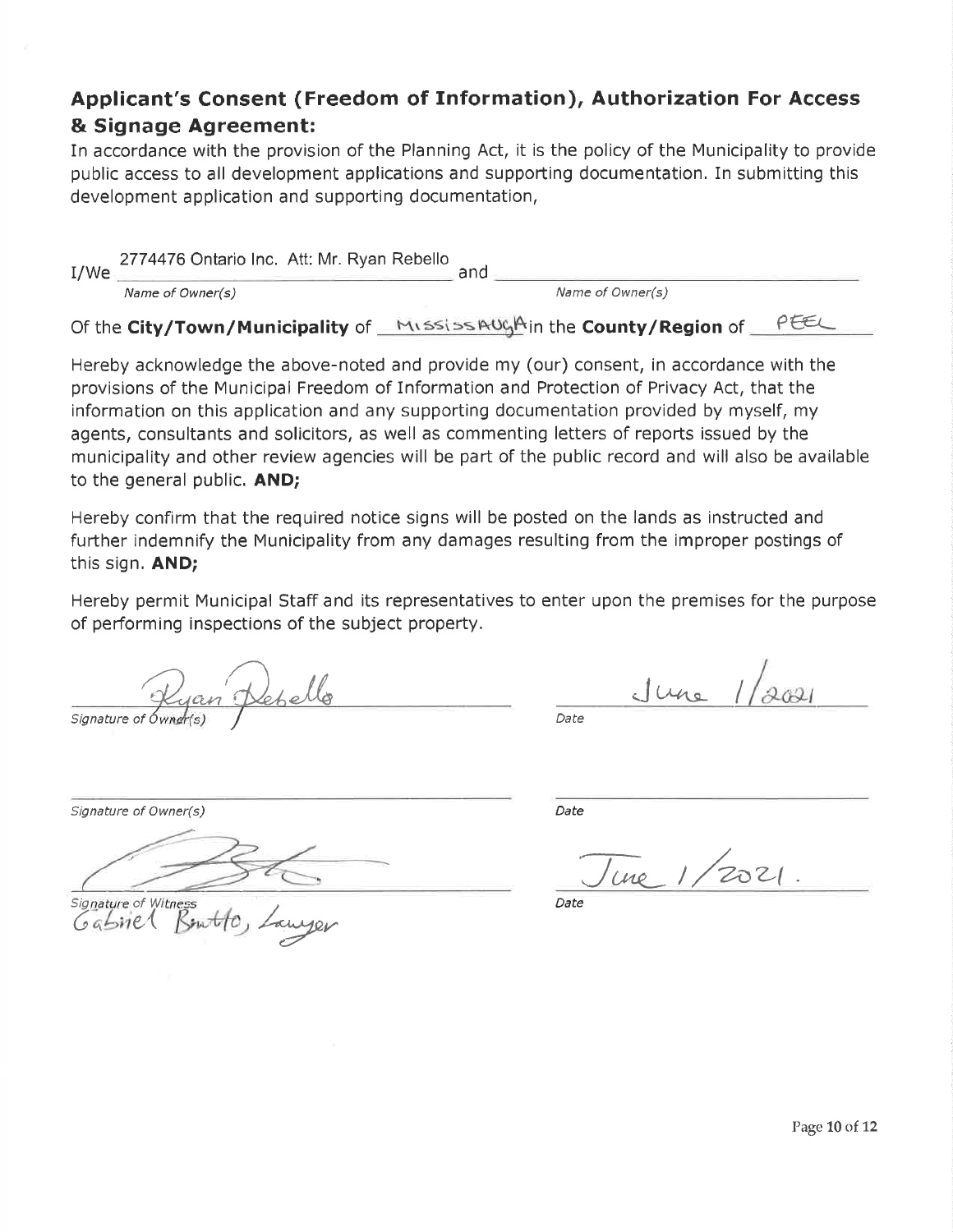# OWNER(S) AUTHORIZATION OF AGENT (Only required if the applicant or agent is not the registered owner): I/We 2774476 Ontario lnc. Att: Mr. Ryan Rebello ,nO Name of Owner(s) Name of Owner(s) Of the City/Town/Municipality of <u>MississAUGA</u> in the County/Region of <u>PEE</u> Registered owner of 42104920022010 (Union Street) Property Description Do hereby authorize **Colin Travis, Travis & Assoc** Name(s) of Authorized Agent(s) To act as my (our) agent for the purposes of this application. June 1/2021 yan Kepello Signature of Owner(s)  $\qquad$   $\qquad$   $\qquad$  Date Signature of Owner(s) and the Contract of Owner(s) and the Date of Date Date of Date of Date of Date of Date of Date of Date of Date of Date of Date of Date of Date of Date of Date of Date of Date of Date of Date of Date o  $\mu$ Signature of Witness **Executive Contract Contract Contract Contract Contract Contract Contract Contract Contract Contract Contract Contract Contract Contract Contract Contract Contract Contract Contract Contract Contract C** Gabriel Burtto,